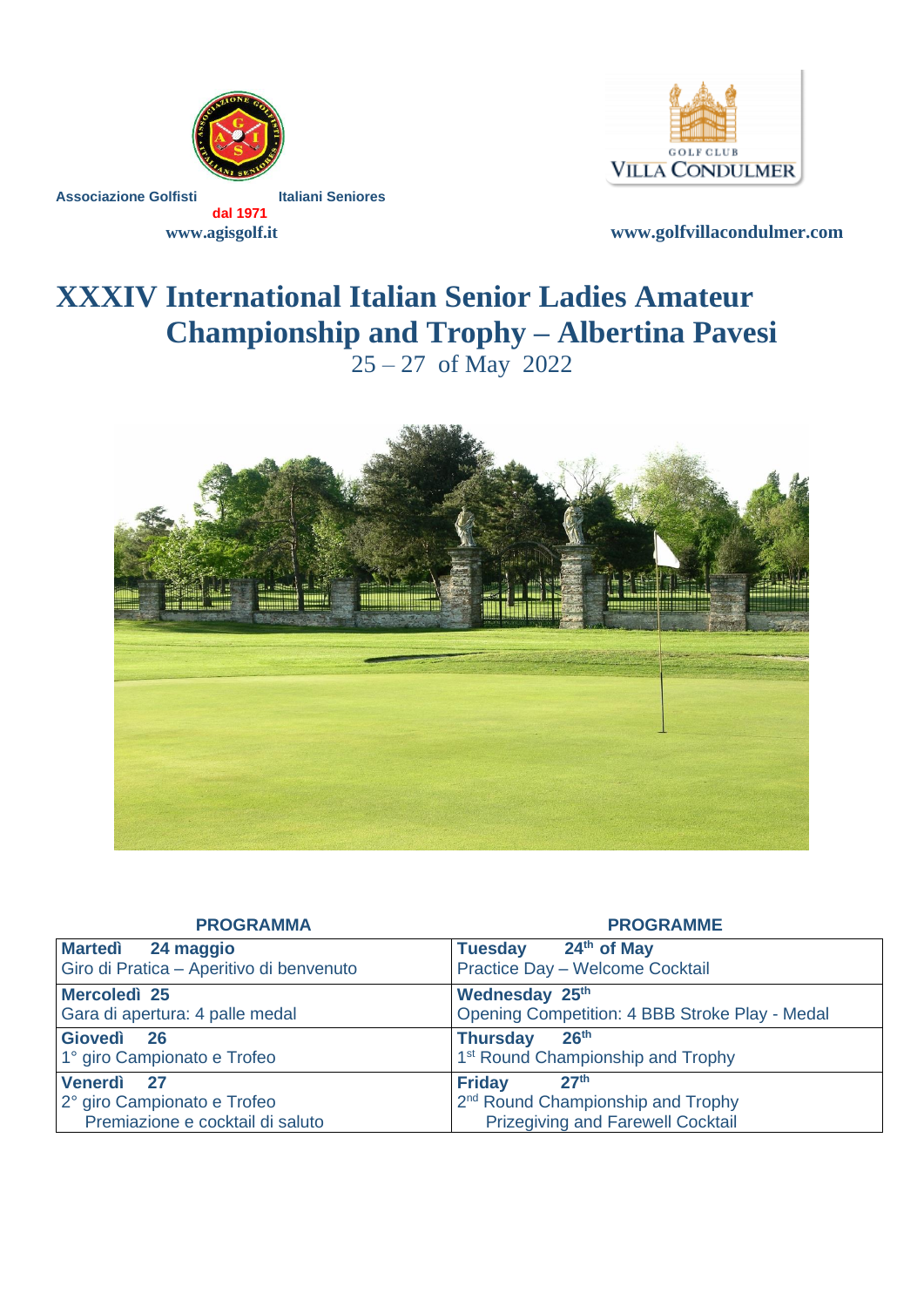



Associazione Golfisti **Italiani Seniores** 

dal 1971

## **Rules/Conditions 2022**

**1. ELIGIBILITY:** All ladies amateur who are 50 years old within 31/12/2022, members of their National Golf Federation at the time of entry Championship and Agis members, if Italian ladies**: Index hcp not over 24,0, limited to 22,1**.

For the double, 60 couples will be accepted, including 20 couples of Italian players.

For the individual Championship, 120 players will be accepted, including 40 Italian players.

The players and the caddies must be in compliance with Amateur Status. Specific medical certificate not requested.

**2. ENTRIES – CANCELLATIONS:** Entries and cancellations will be sent by e-mail to the Golf Club Villa Condulmer (Via della Croce 3, - 31021 Zerman di Mogliano Veneto - Treviso – Italy) +39 041 457062, [info@golfvillacondulmer.com](mailto:info@golfvillacondulmer.com) with the appropriate form.

**Entries opening on Monday 4 th of April, and closing on Thursday 19th of May, h.24.00.** Players will be accepted, with priority to lower hcp, published on web site of Agis and of G.C.Villa Condulmer. The cancellations must be made within hours 12.00 of the previous day of the competition. If the terms are not respected, the full entry fee could be requested.

The late entries could be accepted in case of availability, with acceptance of Agis and of the Golf Club.

**3. ENTRY FEE / cart: € 200 each player**, including practice day, Opening Competition, Champ. /Trophy and cocktail after the prizegiving. Entry fees to be paid at the Golf Secretary's office, before teeing off**. Golf Cart**: € 40,00 per day; electric trolley € 15,00 per day; free use (priority to medical specific exemption and Master70+); pull trolley  $\epsilon$  5,00 per day.

4. **STARTING ORDER On the first day by category, 1<sup>st</sup> cat.lower hcp first; on the second day the 2<sup>nd</sup>** category will start first according to the net ranking, then the 1st category will follow, according to the gross ranking, both from the worst to the best, with the 1<sup>st</sup> category leader team to arrive last. Three players every 9/10 minutes. **Tee markers**: red.

#### **5. FORMAT COMPETITION and PRIZES**

#### **5.a OPENING**

Each player may have hcp index up to 24,0, limited to 22,1 (net playing hcp: up to 24). **Formula:** 4 balls, 18 holes medal. Scratch and handicap **Prizes:** 1<sup>st</sup> gross pair; 1  $s$ t – 2<sup>nd</sup> – 3<sup>rd</sup> net pair. In case of a tie, Fig Rules will be applied

#### **5.b 34th INTERNATIONAL ITALIAN SENIOR LADIES CHAMPIONSHIP**

**One category only, hcp index**  $\rightarrow$  **12.0 reserved Formula**: individual stroke play, 36 holes medal (18 a day), **scratch Prizes:**  $1^{st} - 2^{nd} - 3$ Challenge "A.M.Costantini" to the best gross. In the event of a tie for the scratch winner only, a "sudden-death" play-off will be played on the holes indicated by the Championship Committee.

#### **5.c 34th INTERNATIONAL ITALIAN SENIOR LADIES TROPHY**

1<sup>st</sup> category hcp Index → 12,0 reserved (playing hcp 13)  $2<sup>nd</sup>$  category hcp Index  $\rightarrow$  12,5 – 24,0 limited to 22,1 (playing hcp 24)

**Formula**: individual stroke play, 36 holes medal (18 a day), handicap

**Prizes: 1st cat.: 1st - 2**  $^{\text{nd}}$  net 2<sup>nd</sup> cat.: 1st - 2<sup>nd</sup> - 3 In the event of a tie, FIG Rules will be applied.

#### **Challenge "Albertina Pavesi" to the best net.**

**Special Prizes: 1st Supersenior net of each category -**1<sup>st</sup> Master net of each category

First best net score of the 1<sup>st</sup> day - First best net score of the 2<sup>nd</sup> day

The Championship has a priority over the Trophy. Scratch ranking will prevail. Prizes are not cumulative. The players who won't have a valid score on the 1<sup>st</sup> day, will be allowed to play on the 2<sup>nd</sup> day participating only for the prizes of the day.

**6. COMPETITION COMMITTEE** The Competition Committee will have the right to modify the present document. The Committee apply to the R&A Rules, adopted by the Italian Golf Federation, FIG Hard Card (except 11.Bmaximum time and 14-transport), the Conditions of Play plus the Local Rules of the host Golf Club.